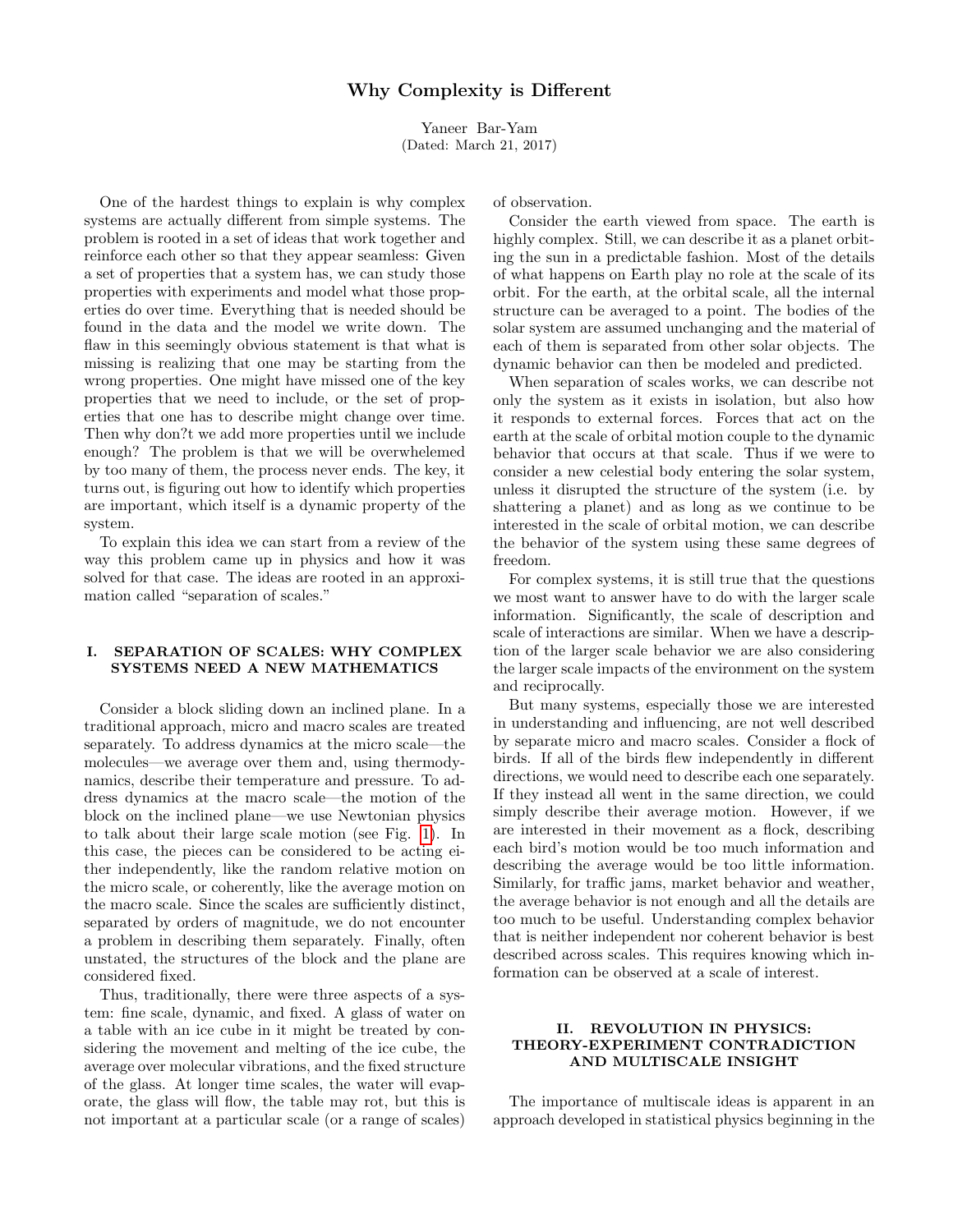

<span id="page-1-0"></span>FIG. 1: Schematic diagram of a block (with a velocity at a particular moment, v) sliding down an inclined plane. The macroscopic motion subject to gravity and friction may be treated using Newton's laws of motion, while the microscopic behavior of the atoms may be treated using thermodynamics by considering the local oscillations of groups of atoms as random and independent (the probability that one group is in a particular state is independent of the state of another group); the statistical treatment of that movement leads to the determination of pressure and temperature of the block and the inclined plane.

1970s anchored in the method of renormalization group. Modeling in this framework allows distinguishing what can be observed at the largest scale. To explain the concepts of this formalism, we describe its development in the study of materials.

Central to the study of matter is that movements of individual atoms are not visible to us. Instead, we use pressure, temperature and volume to describe both what we see and how we can manipulate matter using forces. For example, a piston compressing a gas reduces the volume and increases the pressure, and heat transfer to a material causes its temperature to rise. The key concept underlying our ability to make such descriptions is scale: The fine scale (microscopic) behaviors of atoms are not important to an observer or to their manipulation of a system; and the large scale (macroscopic) properties we observe and manipulate reflect average or aggregate properties of atomic motion.

This approach was formalized in the 1800s through statistical physics. It appeared to solve the problem of determining properties of a material in equilibrium by minimizing the free energy relative to the macroscopic variables. This almost always works. However, in the study of phase transitions, e.g. between water and steam or between ferromagnet and paramagnet, properties were found not to be correctly given by this method for special conditions called second order phase transition points. This phenomenon proves to be a relatively simple illustration of a complex system, where the elements act neither fully independently nor fully coherently, and the separation of scales breaks down.

Consider the transition between water and steam. At



<span id="page-1-1"></span>FIG. 2: The phase diagram of water. The line of transitions between liquid water and water vapor stops at the critical point (red dot). At that point the fluctuations between liquid-like and vapor-like densities extend across the system so that the system is not smooth (violating the assumptions of calculus) and averages are not well behaved (violating the assumptions of statistics). A new method that considers behaviors across scales, renormalization group, was developed to address this and similar questions.

a particular pressure we can cause a transition between water and steam by raising the temperature. At the transition temperature the density changes abruptly discontinuously. As we raise the pressure, we compress the steam and the change in density at the transition temperature decreases (see Fig [2\)](#page-1-1). There is a point where the transition stops, and there is no longer a distinction between water and vapor. This end point is called a second order transition point, at the end of the first order transition line. Near this point, the discontinuity of the density between liquid and gas phases becomes zero (hence the term second order transition). The way it does so has the form of a power law  $\rho \propto x^{\beta}$ , where x is the distance along the transition line from the second order transition point. There are many other materials that have phase transitions lines that end at points, called second order phase transitions, or critical points. Power laws are ubiquitous near critical points. The exponent that was found empirically was  $\beta = 0.326$ . The same value of the exponent is found in many cases, including at critical points in both magnets and liquids. However, the theoretical prediction based upon free energy minimization is found to be 0.5. The derivation starts from an analytic expansion of the free energy in the density around the critical point, then setting its derivative to zero to obtain the minimum (Landau theory).

This surprising discrepancy between observations and theory compelled a dramatic change in our understanding. Our usual methods of calculus and statistics fail at this point because their assumptions no longer hold true. Calculus assumes that matter is smooth and statistics assumes that averages over large numbers of objects are well defined. Away from the critical point these assumptions are justified, since the microscopic behavior of atoms is well separated from the macroscopic behavior of the material as a whole. Different parts of the material appear essentially the same, making it smooth,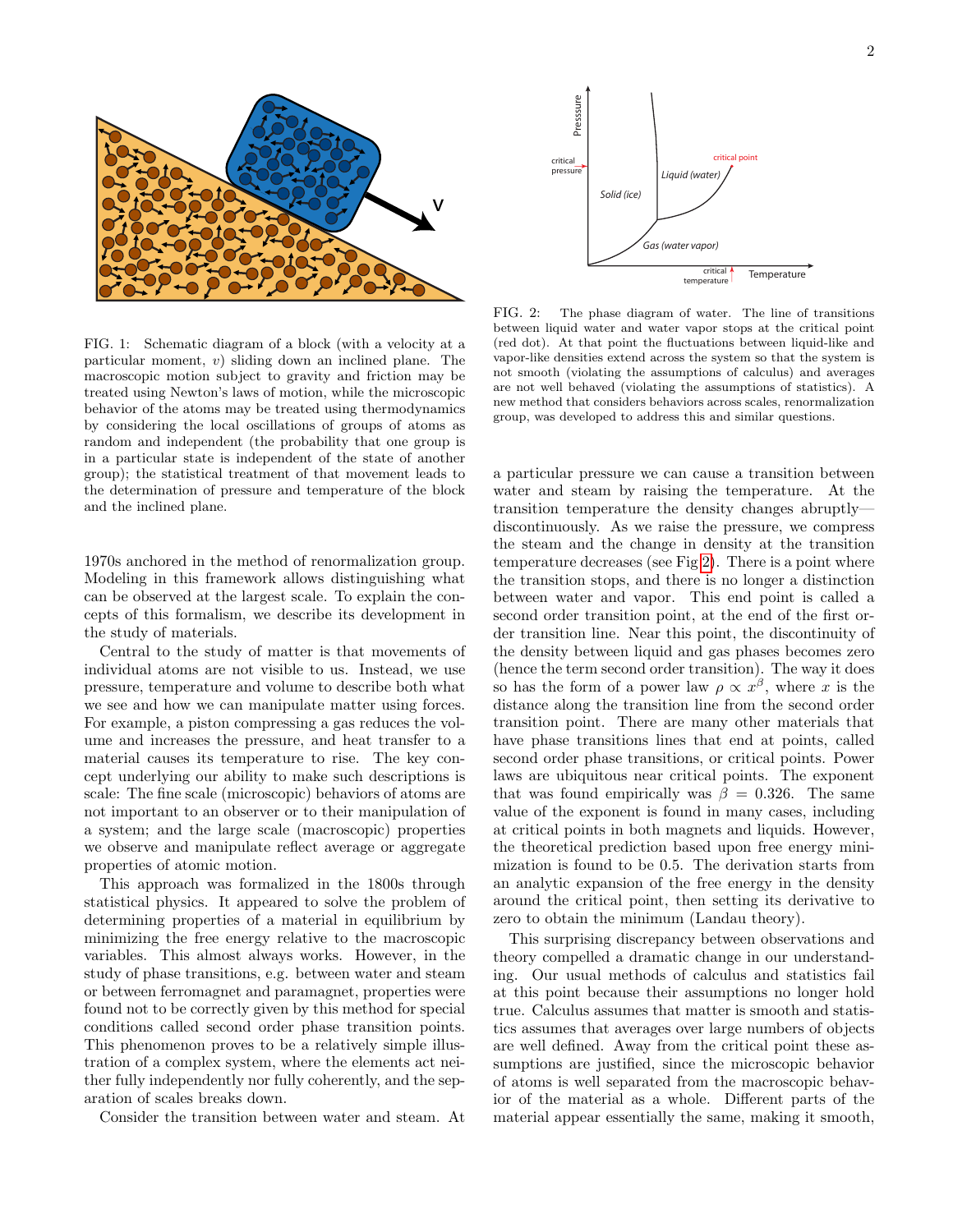and any (local) average over atomic properties has a single well defined number. However, at the critical point, the density fluctuates—between water-like and vapor-like conditions—so that the material is not smooth and the average taken of the material as a whole is not representative of the density at any particular location or time. Near the critical point, the matter is composed of patches of lower and higher density, and this patchiness occurs on all scales, even at the macroscopic scale.

In order to mathematically solve this problem, the renormalization group was developed. In the renormalization group method, we consider the system at multiple scales (levels of resolution). The spatially varying macroscopic density or magnetization at one level of resolution is related to that at a larger scale by performing local averages rather than a global average. This averaging relates the free energy at one scale of observation to the free energy at a larger scale. The properties of the system can be found from how the behavior varies with scale. The mathematics is not easy, but it yields exponents that agree with the phenomenology. Since its development, renormalization methods have enabled many advances in addressing questions about the structure and dynamics of materials.

The reason that different results were obtained is that the free energy in this case is not just a function of the average density. Still, it is not necessary to consider interactions among individual atoms. For a liquid undergoing transition to a vapor, the free energy depends on the spatial variation of the density, i.e. how the local densities at different locations interact with each other. There are many possible interactions between local densities that could contribute to the free energy. However, only some of them are important. The renormalization group is a method for determining which parameters describing the interaction are important and which are not. "Relevant" parameters are those parameters of the free energy that increase with scale; "irrelevant" parameters are those that decrease with scale. Because there are so many atoms in matter, the irrelevant parameters cannot affect our observation. We can consider only the relevant parameters. We might measure irrelevant parameters microscopically, but they won't affect macroscopic changes in the material or our interactions with it near the critical point.

## III. REPRESENTATIONS AND INFORMATION AS A FUNCTION OF SCALE

A representation is a map of a system onto mathematical variables. More correctly, a representation should be understood as a map of the set of possible states of a system onto the possible states of mathematical variables. A faithful representation must have the same number of states as the system it is representing. This enables the states of the representation to be mapped one to one to the states of the system. If a model has fewer states



<span id="page-2-0"></span>FIG. 3: The complexity profile is the amount of information that is required to describe a system as a function of the scale of description. Typically, larger scales require fewer details and therefore smaller amounts of information. The most important information about a system for informing action on that system is the behavior at the largest scale.

than the system, then it can't represent everything that is happening in the system. If a model has more states, then it is representing things that can't happen in the system. Conventional models often do not take this into account and this results in a mismatch of the system and the model; they are unfaithful representations and do not properly identify the behavior of the system, and thus ultimately its response to environmental forces or interventions we might consider. Because we are interested in influencing the system, we only want to know the distinctions that matter. We have to focus attention on those states that are distinguishable at a particular scale of observation.

To formalize these ideas for complex systems, it is useful to understand information as related to scale. We define the complexity profile as the amount of information necessary to represent a system as a function of scale. Information theory defines the amount of information in a message as the logarithm (base 2) of the number of possibilities of the message—the number of bits needed to represent the set of possible messages. Thus, the complexity profile is given by the number of possible states of the system at a particular scale. Typically, the finer the scale of inquiry about a system, the more information is needed to describe it (Fig. [3\)](#page-2-0). The complexity at the finest scales is finite because of quantum uncertainty and is equal to a universal constant,  $1/k_B \ln(2)$ , times the entropy for a system in equilibrium, where  $k_B$ is Boltzmann's constant.

A single real number has infinite possibilities in all of the infinite digits of its representation. Therefore it has the ability to represent an infinite amount of information. This would seem to indicate that we could use a single real number to represent a system. For example,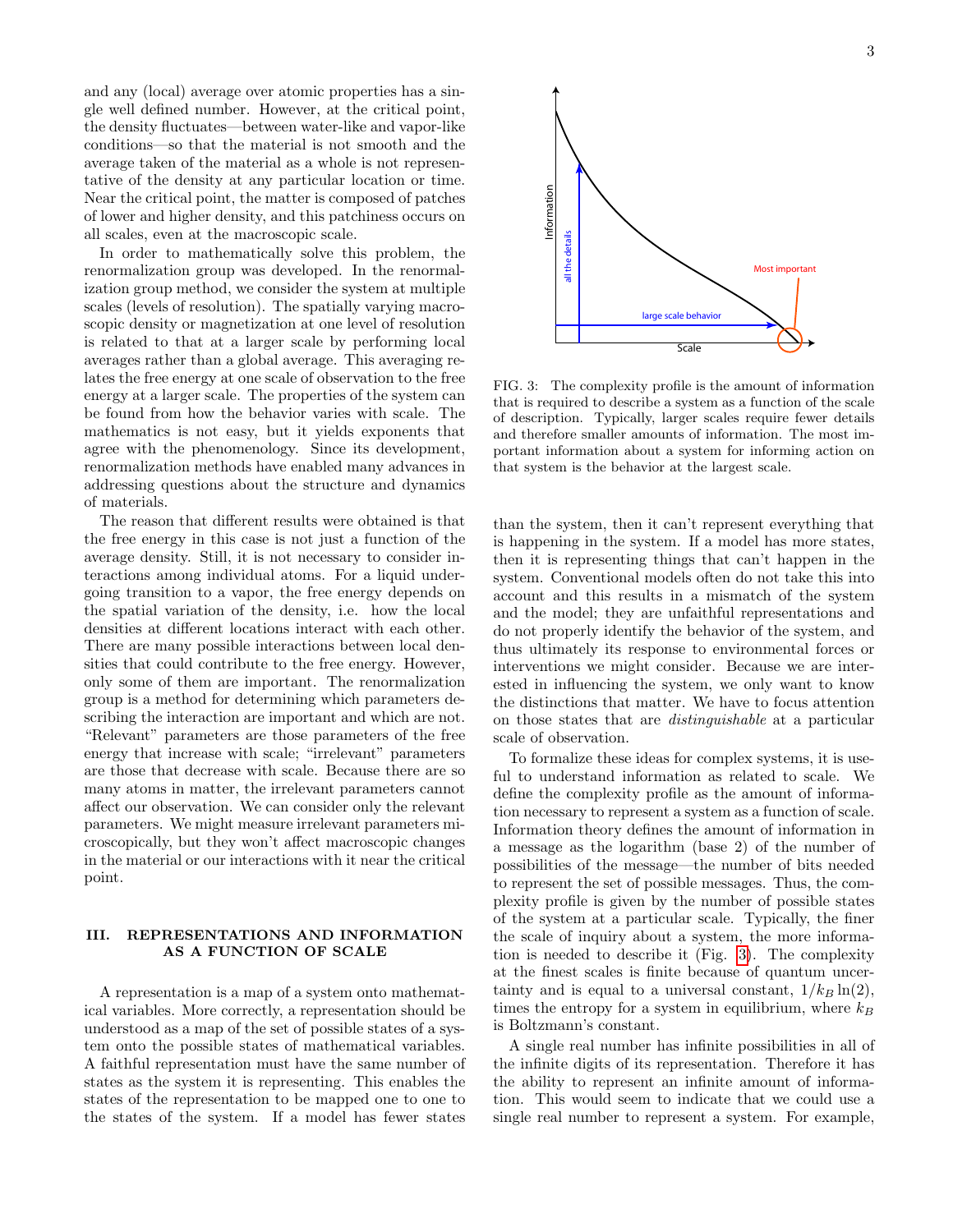a number that represents the density of a liquid has infinite information, but we know from studies of phase transitions that this single number isn't enough. Why doesn't this work? The problem is that the way the information is organized in scale in the real number does not correspond to the way it does in the system. A real number can represent the position of a point along one dimension. Let's say we start by knowing where the object is to a resolution of 1 unit of length. Increasing the resolution by a factor of two means we can distinguish which of the two possible segments that are 1/2 units of length it is in. Communicating this information requires a binary variable. For each 2 fold increase in resolution we have 2 additional possibilities to specify. The number of bits is the logarithm (base 2) of the scale of resolution. However, for a liquid at its critical point the number of bits increases differently with increasing resolution. As resolution increases we have to describe the fluctuations of density. The growth in the number of bits is more rapid than one bit per factor of two in resolution (see Fig. [4\)](#page-3-0).

A sufficient representation, therefore, is one that has a set of possible states corresponding to the set of distinguishable states of the system at each level of resolution, down to the level we need to describe the properties we care about—the relevant parameters—and no further. When considering interventions that affect the large scale properties of the system, rather than accumulating details about the system, we should start with the largest scale pattern of behavior and add additional information only as needed. According to the complexity profile, each piece of information about a system has a size—the largest scale at which we can begin to detect that piece of information.

## IV. UNIVERSALITY

When we observe the largest scale behaviors of a system, we simplify the mathematical description of the system because there are fewer distinguishable states, and only a limited set of possible behaviors. This also means

$$
x = 0.d_1d_2d_3d_4d_5d_6...
$$
  
\n
$$
y = 0.d_1d_2d_3d_4d_5d_6...
$$
  
\n
$$
e_1e_2e_3e_4e_5...
$$
  
\n
$$
f_1f_2f_3f_4...
$$
  
\n
$$
g_1g_2g_3...
$$
  
\n
$$
h_1h_2...
$$

<span id="page-3-0"></span>FIG. 4: A single real number (x, top) has infinitely many digits, which increase the amount of information available at a rate that is two possibilities for every change of scale by a factor of two. Real numbers are not good representations of systems for which the amount of information grows differently with scale (y, bottom). The number of digits as a function of scale is characterized by the complexity profile Fig. [3.](#page-2-0)

that systems that look different on a microscopic scale may not look different at the macroscopic scale, and their mathematical descriptions become the same.

An important example of this arose in the study of phase transitions using the new mathematics of renormalization group. The transition when boiling a liquid to a gas has the same properties as the one that occurs when a heating a magnet up to the point where it becomes non-magnetic (ferromagnet to paramagnetic transition). Magnets have local magnetizations that fluctuate and interact at a critical point just like local changes of density at the water to vapor critical point. The result is that these two seemingly different types of systems map mathematically onto each other.

As renormalization group was more widely applied, other instances were found of systems that have the same behavior even though they differ in detail, a concept that became referred to as universality. Still, while many systems have the same behavior, there are multiple distinct behaviors. Together this means that systems fall into classes of behaviors, leading to the term 'universality class.' Since renormalization group focuses on how behaviors transform across scales leading to power laws, the value of the power law exponent became used as a signature of the universality class.

In a sense, the idea that many systems can be described by the same large scale behavior is used in traditional theory. Scientists use the normal distribution for many different biological and social systems. Any system having sufficiently independent components, satisfies the axioms of the central limit theorem, and therefore can be described by the normal distribution. When there are dependencies, the normal distribution no longer applies, but there are other behaviors that are characteristic of other kinds of dependencies. To study those behaviors, we have to determine the way different kinds of dependencies give rise to kinds of large scale behavior.

There are even more basic ways a common mathematical description of systems is used, e.g., point particle motion describes the motion of many distinct objects, and wave equations describe everything from music strings to water waves to light. Even though the specific systems are very different, the dependencies that give rise to their behaviors, and the behaviors themselves, are related mathematically.

How does universality work for complex systems? Unlike traditional renormalization group, we do not consider the limit of infinite size and power law exponents. Instead, the states of our representation must correspond to the states of the system at the scale of observation. Moreover, instead of describing the equilibrium energy, we describe dynamics and system response. The mathematical representation of one system at a particular scale may correspond to the behavior of other systems despite different underlying components. This is a general concept of universality (Fig. [5\)](#page-4-0).

What are the cases where the thermodynamic limit does not serve to expose universality? An important